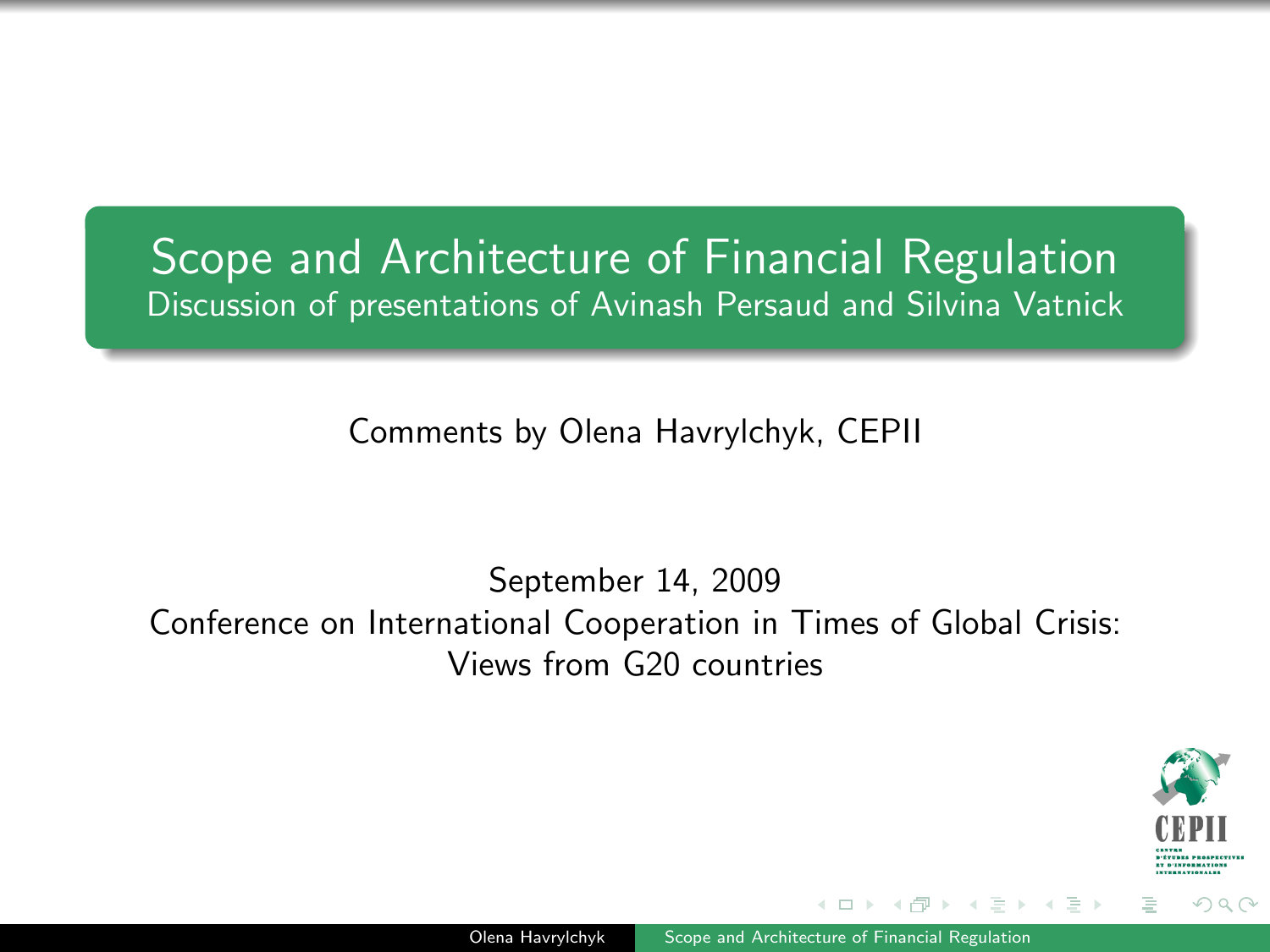The need for macro-prudential financial regulation.



 $\rightarrow \equiv$  >

 $\sim$ 

 $\leftarrow$   $\Box$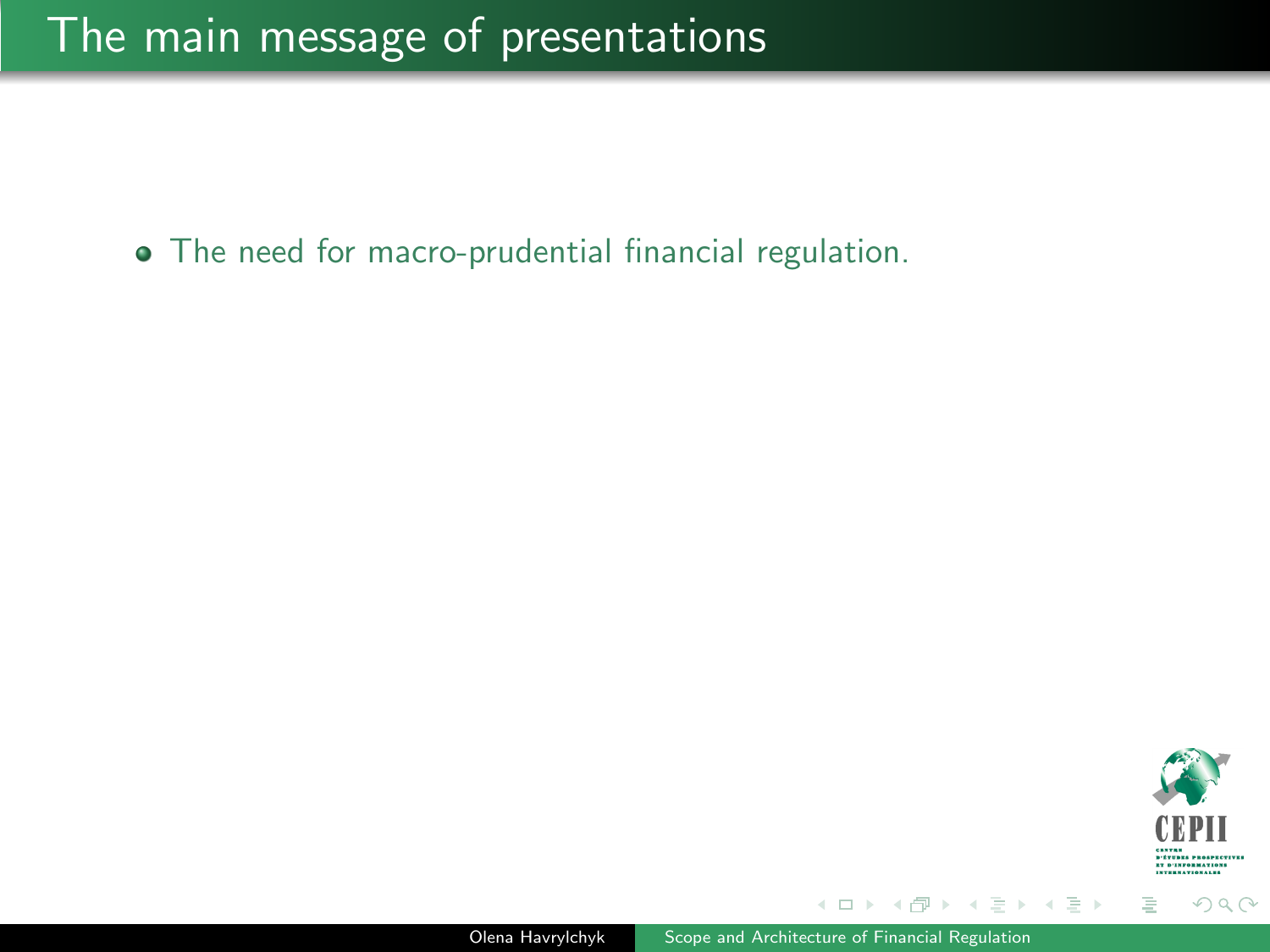#### The main message of presentations

- The need for macro-prudential financial regulation.
- Tools of macro-prudential regulation : early working signals (IMF and FSB), macro stress-testing, countercyclical buffers, mark-to-funding accounting, etc.



ミメスミメ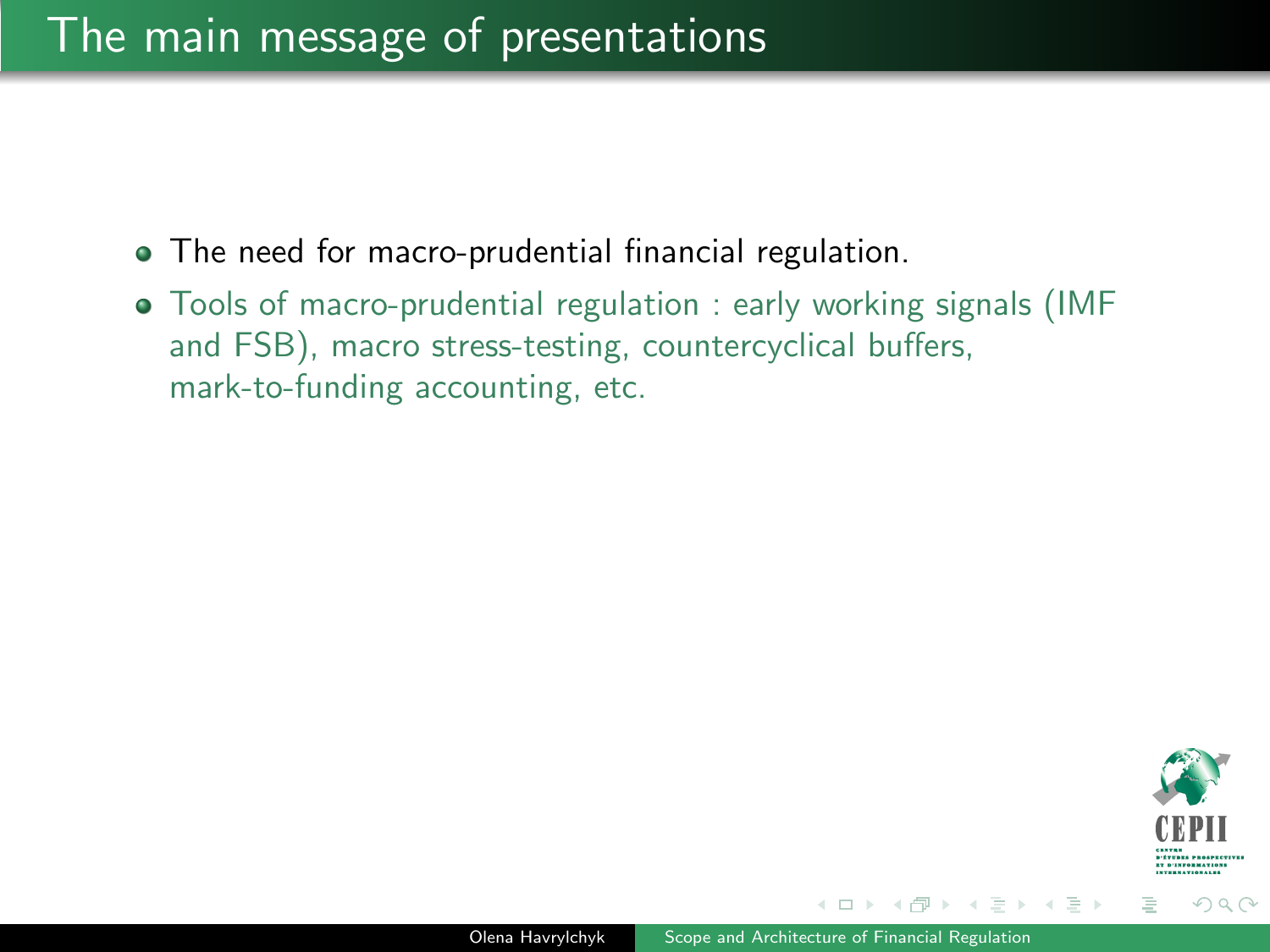- The need for macro-prudential financial regulation.
- Tools of macro-prudential regulation : early working signals (IMF and FSB), macro stress-testing, countercyclical buffers, mark-to-funding accounting, etc.
- Micro-prudential regulation also failed by allowing many institutions to escape regulation and banks to engage in arbitrage by using securitization to move loans from balance sheet (where capital is charged) to off-balance sheet entities (where no capital is required).



 $\Omega$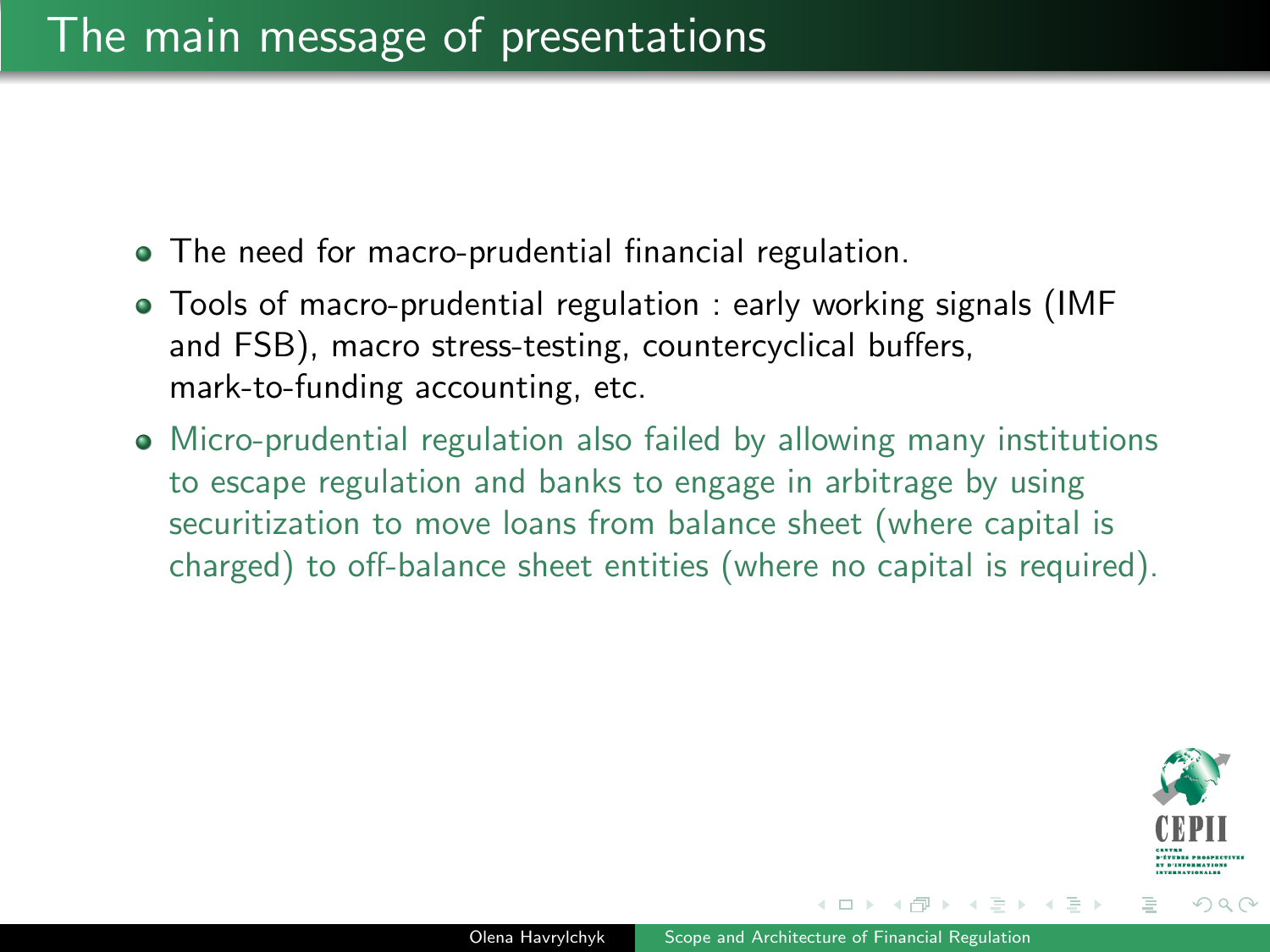- The need for macro-prudential financial regulation.
- Tools of macro-prudential regulation : early working signals (IMF and FSB), macro stress-testing, countercyclical buffers, mark-to-funding accounting, etc.
- Micro-prudential regulation also failed by allowing many institutions to escape regulation and banks to engage in arbitrage by using securitization to move loans from balance sheet (where capital is charged) to off-balance sheet entities (where no capital is required).
- The reason why the capital behaved procyclically during the current crisis is due to the fact that banks were obliged to return loans back to their balance sheets, not because of Basel II.

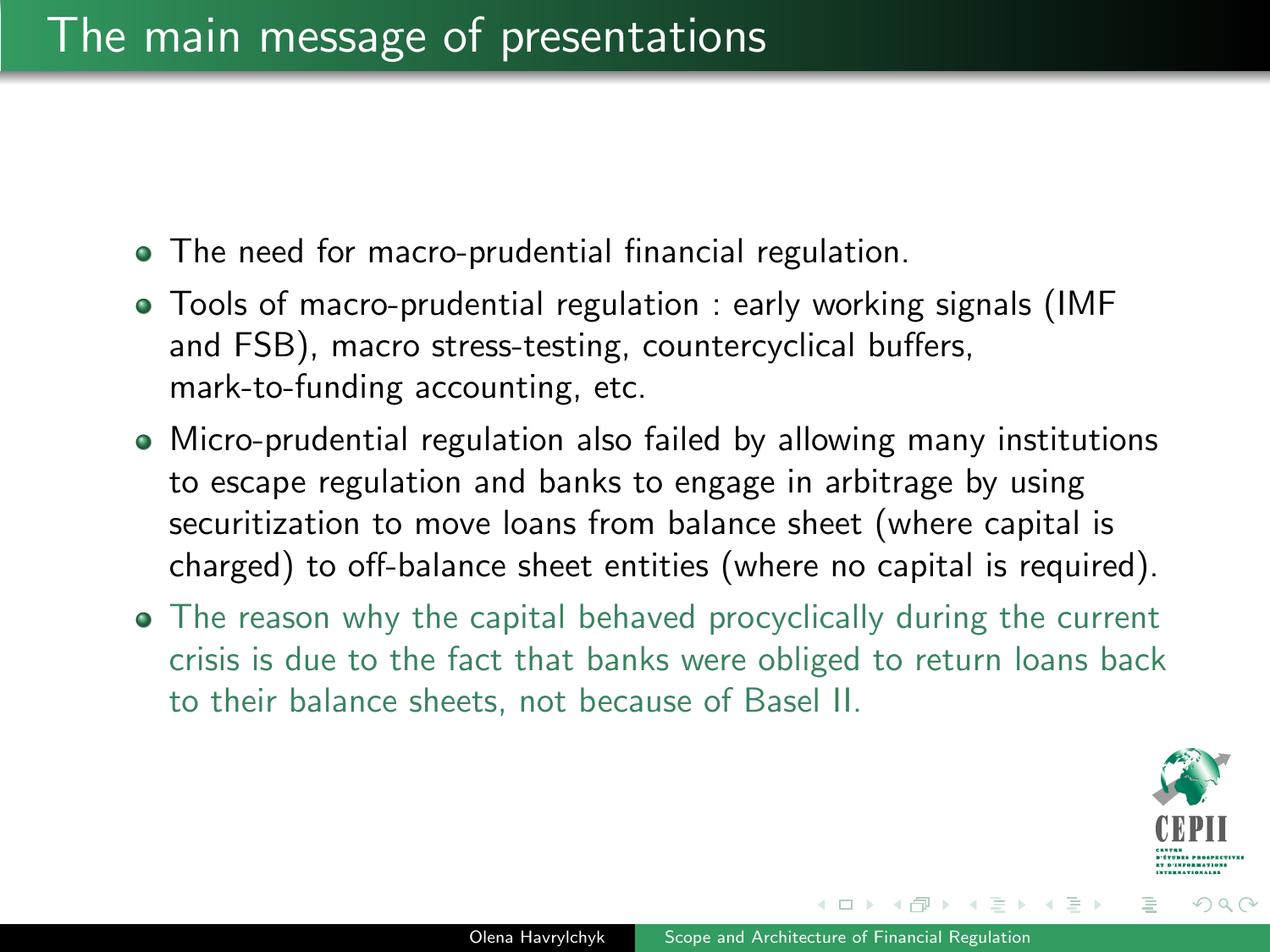## Procyclicality of capital requirements under Basel II Repullo, Saurina and Trucharte (2009)





 $\equiv$   $\rightarrow$ 

 $\left($  $\Box$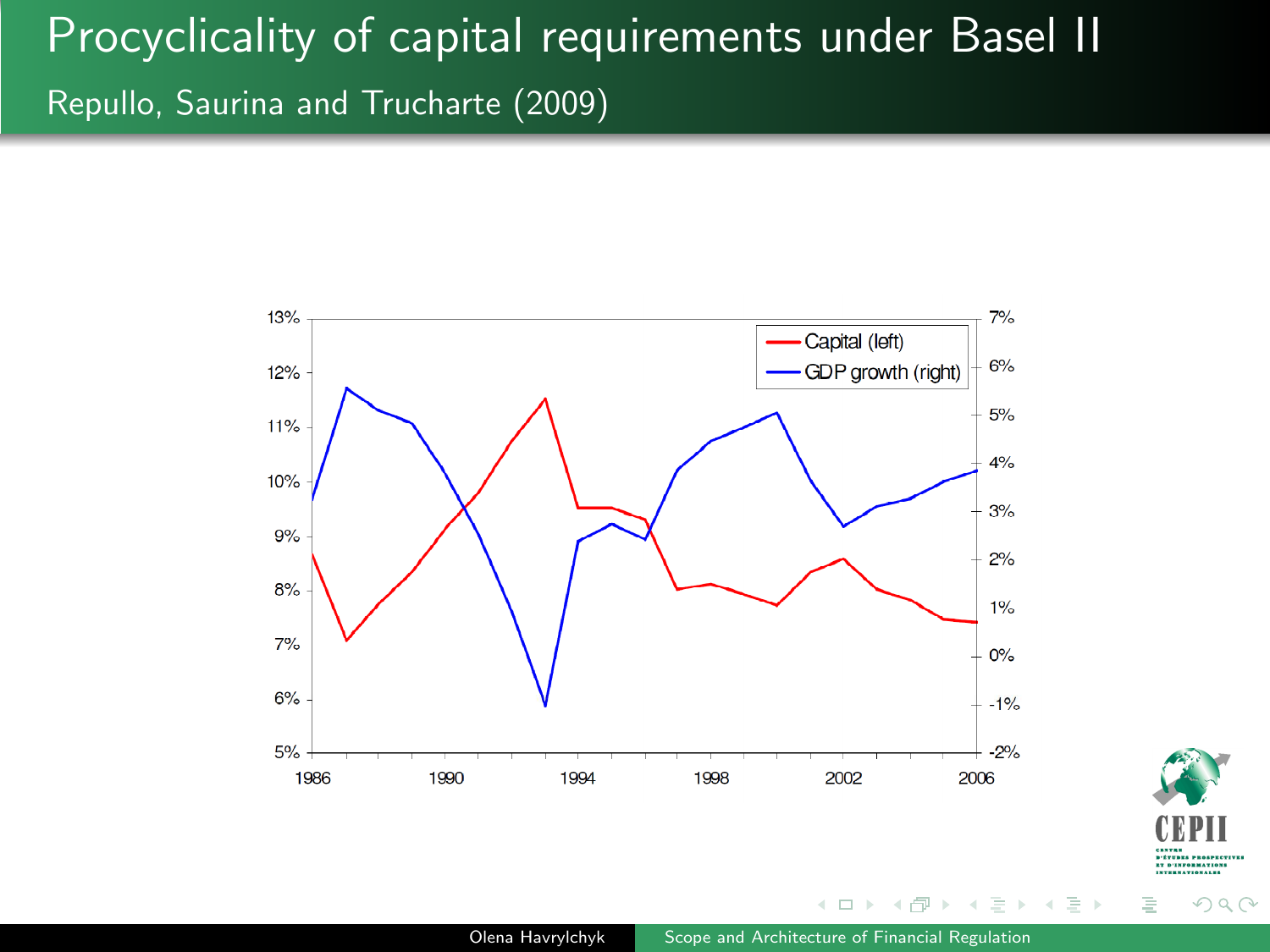#### Procyclicality of capital requirements

Capital is a function of risk parameters, such as probability of default (based on internal ratings).



 $\mathbb{B} \rightarrow \mathbb{R} \mathbb{B} \rightarrow$ 

 $\leftarrow$   $\Box$   $\rightarrow$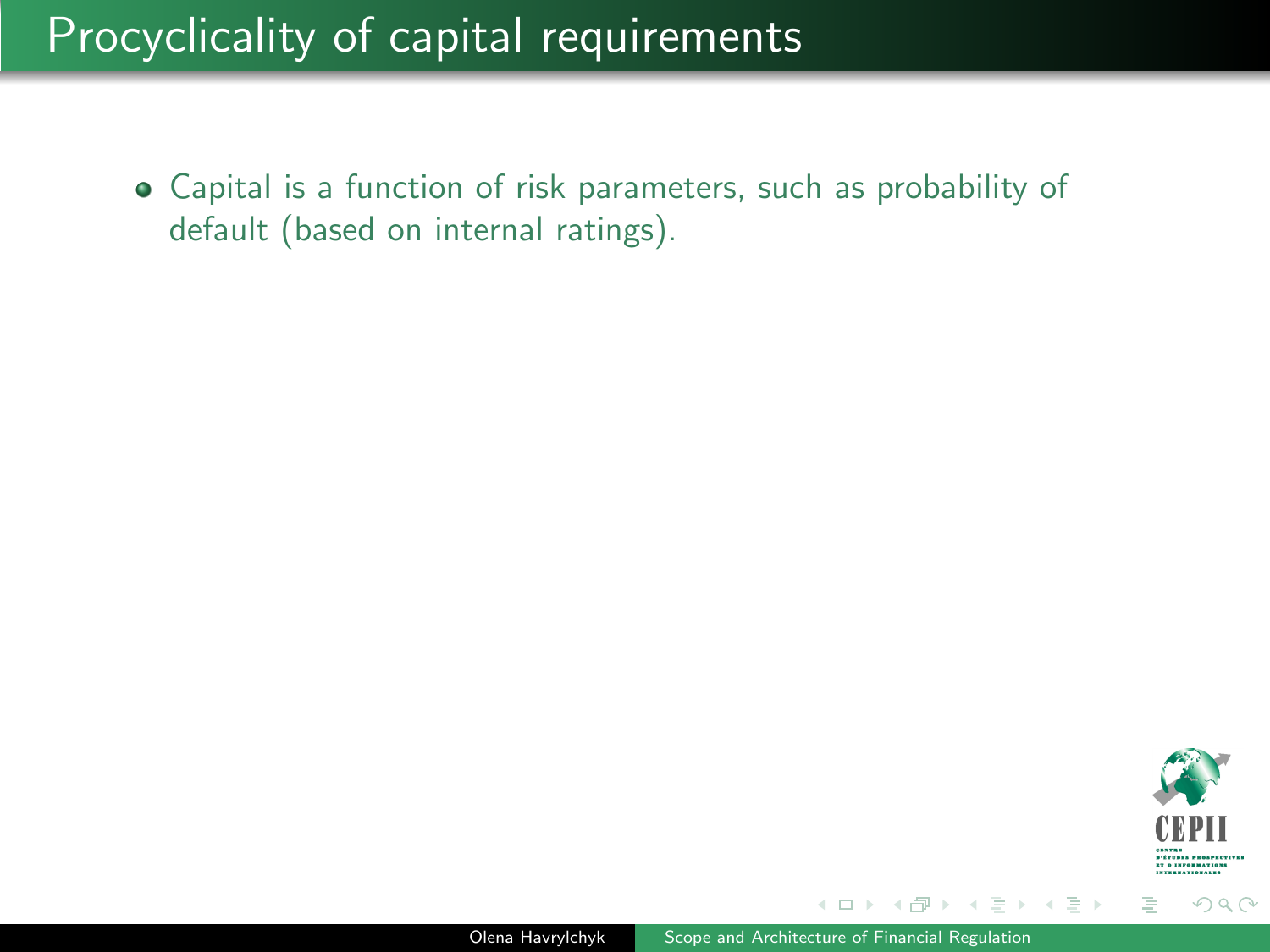#### Procyclicality of capital requirements

- Capital is a function of risk parameters, such as probability of default (based on internal ratings).
- To mitigate the procyclicality of capital requirements, we can either (1) attenuate procyclicality of inputs into capital formula (PDs) or
	- (2) directly change the output of the formula, the capital.



**REPARES**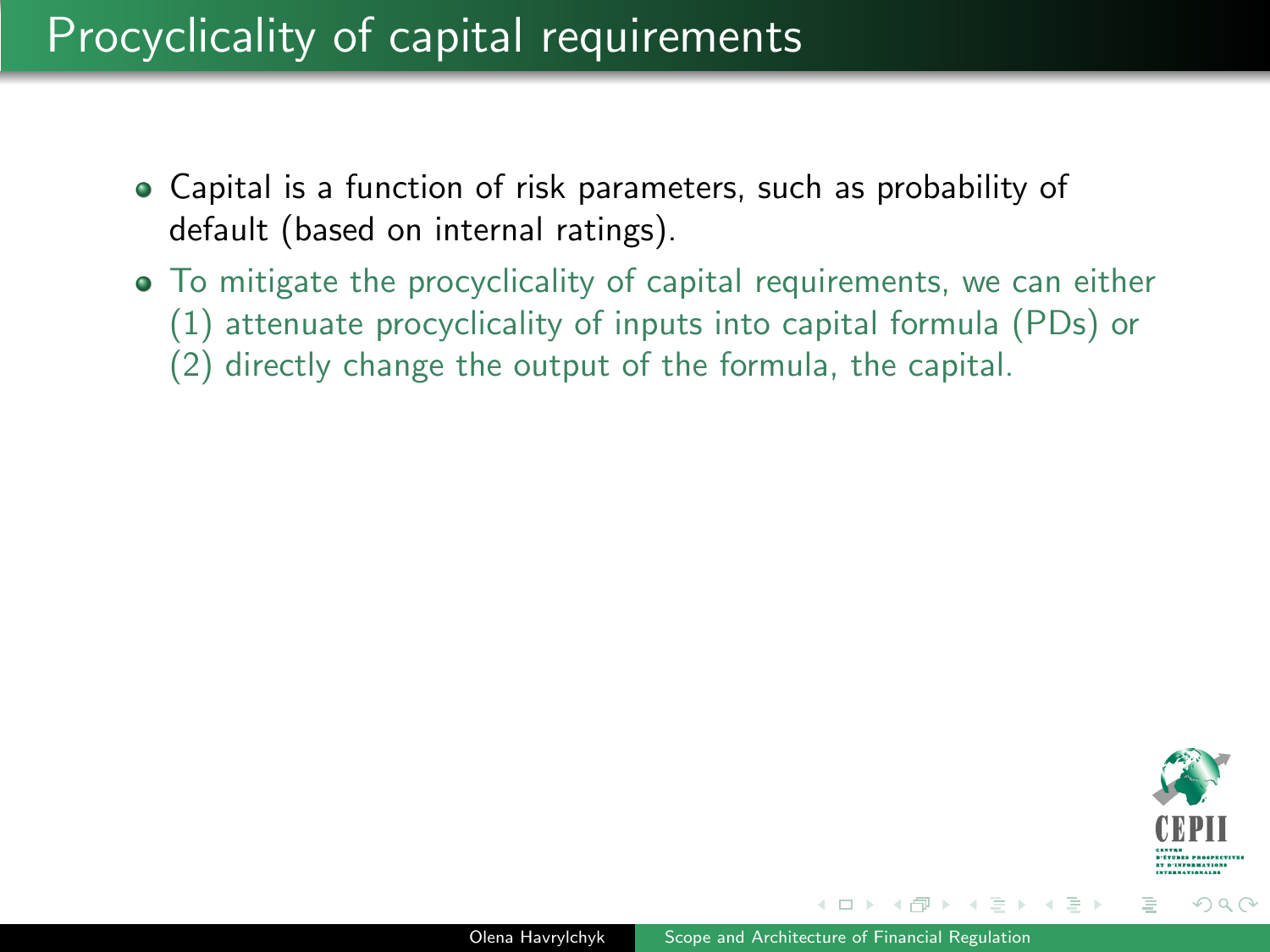#### Procyclicality of capital requirements

- Capital is a function of risk parameters, such as probability of default (based on internal ratings).
- To mitigate the procyclicality of capital requirements, we can either (1) attenuate procyclicality of inputs into capital formula (PDs) or (2) directly change the output of the formula, the capital.
- Authors of Basel II have made attempt to make PDs more neutral by preferring "through the cycle" instead of "point in time" internal ratings. FSA and Committee of European Banking Supervisors proposed to improve methodology.

 $\triangleright$  Banks learn more about risk by attempting to model it.

 $\triangleright$  Should we trust banks' risk models, when there is a conflict of interests and banks have incentives not to reveal their true risk exposures ?

 $\triangleright$  Very little academic research due to confidential data (Jacobson et al. 2006 show large difference in perception of risk by two Swedish banks, which lead to 50 percent difference in LLP between banks).



 $\Omega$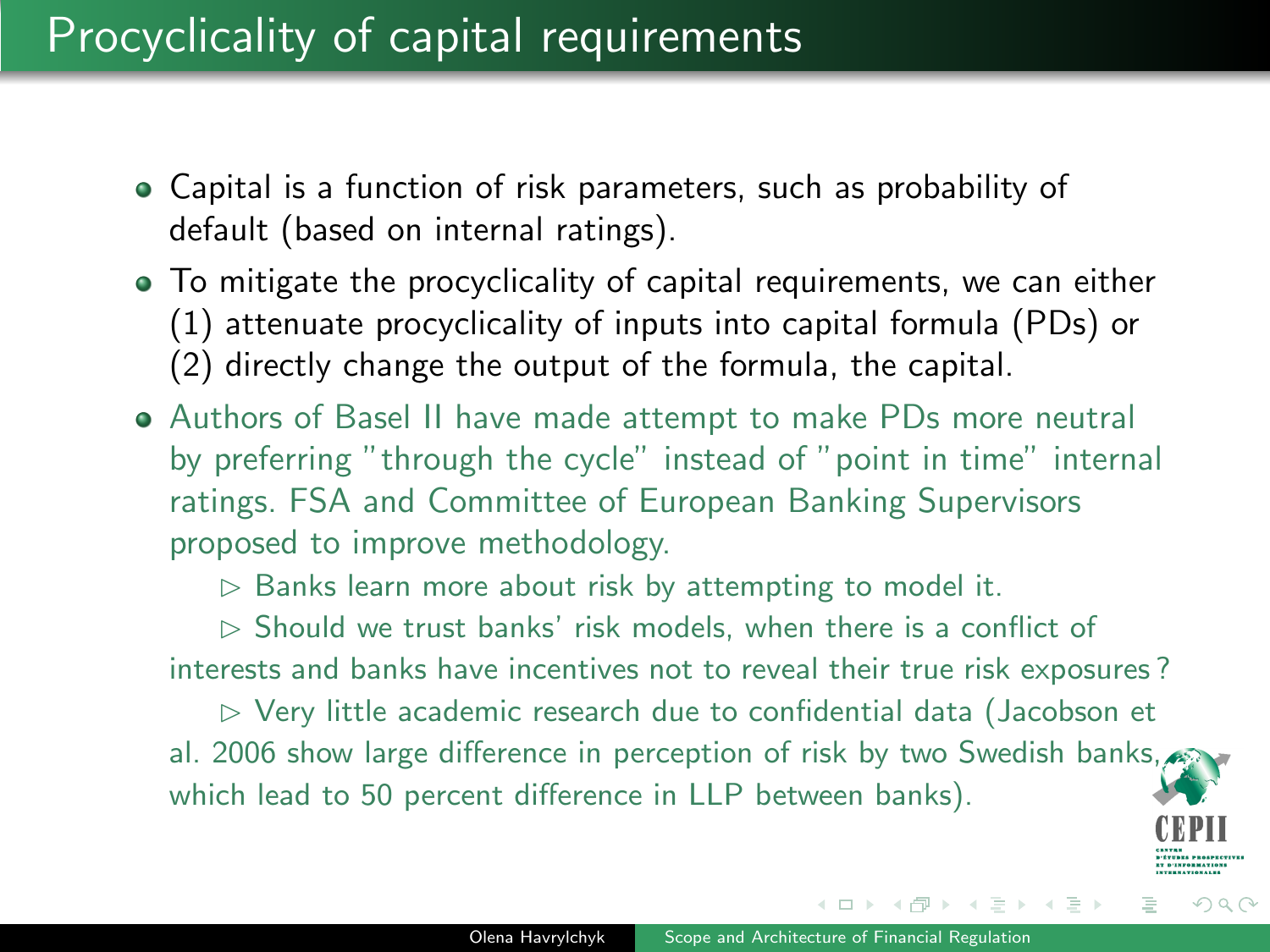Goodhard and Persaud (2008) propose to rely on countercyclical capital requirements by introducing a multiplier dependent on lending growth and asset prices.



イヨメ イヨメ

 $\leftarrow$   $\Box$   $\rightarrow$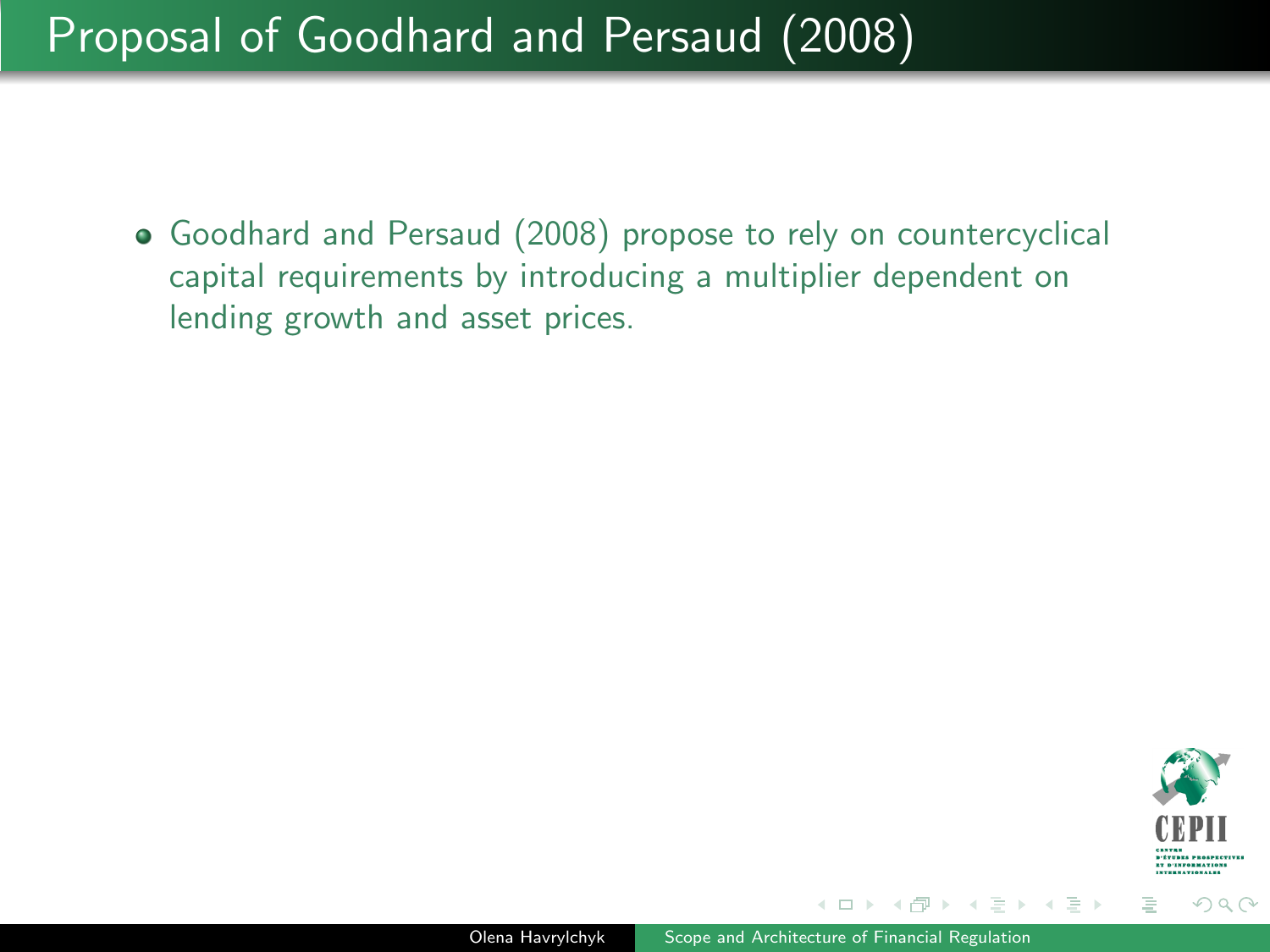- Goodhard and Persaud (2008) propose to rely on countercyclical capital requirements by introducing a multiplier dependent on lending growth and asset prices.
- In line with suggestions by FSA and BIS.

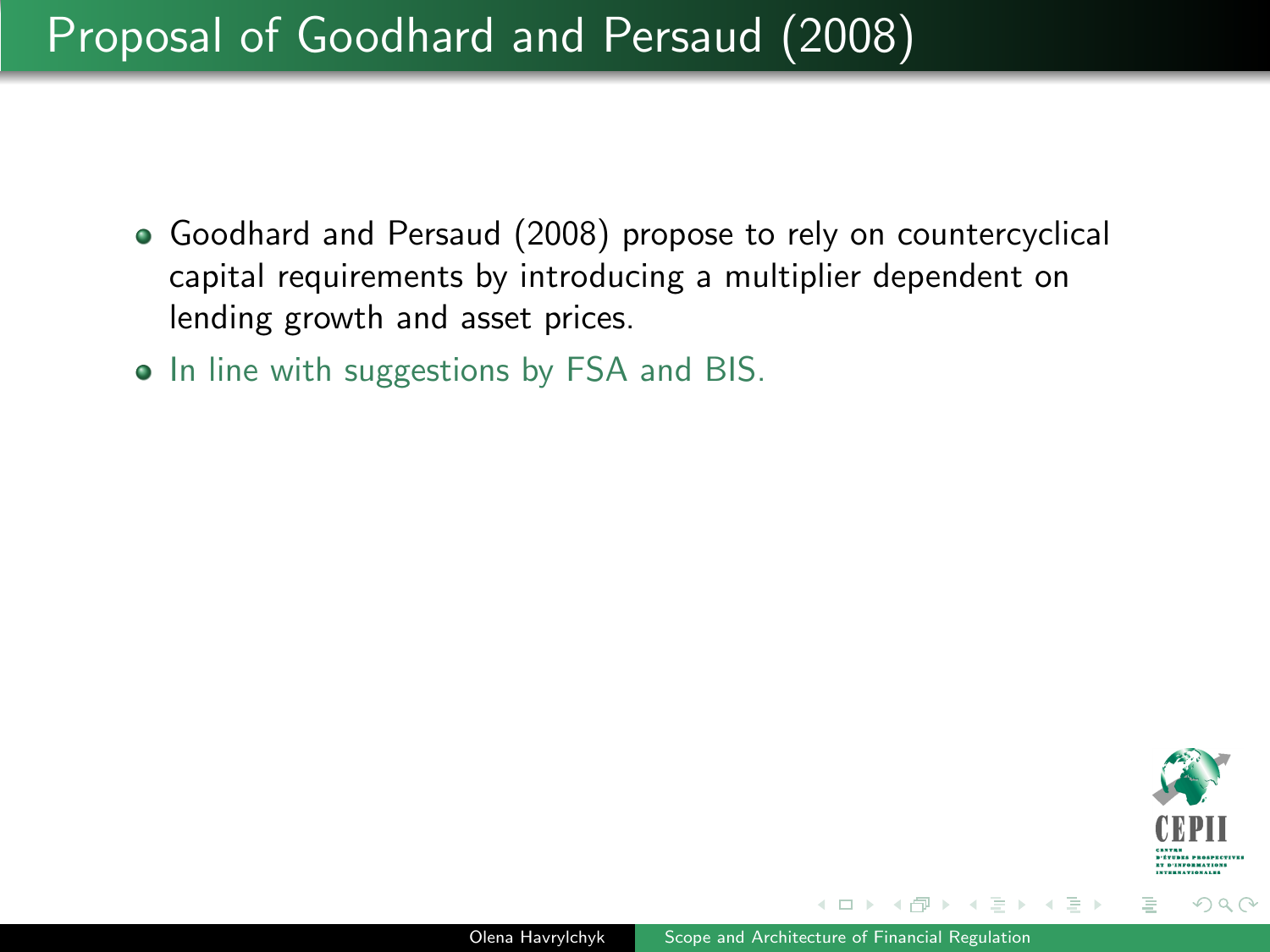- Goodhard and Persaud (2008) propose to rely on countercyclical capital requirements by introducing a multiplier dependent on lending growth and asset prices.
- In line with suggestions by FSA and BIS.
- Difficulty in determining the economic cycle.

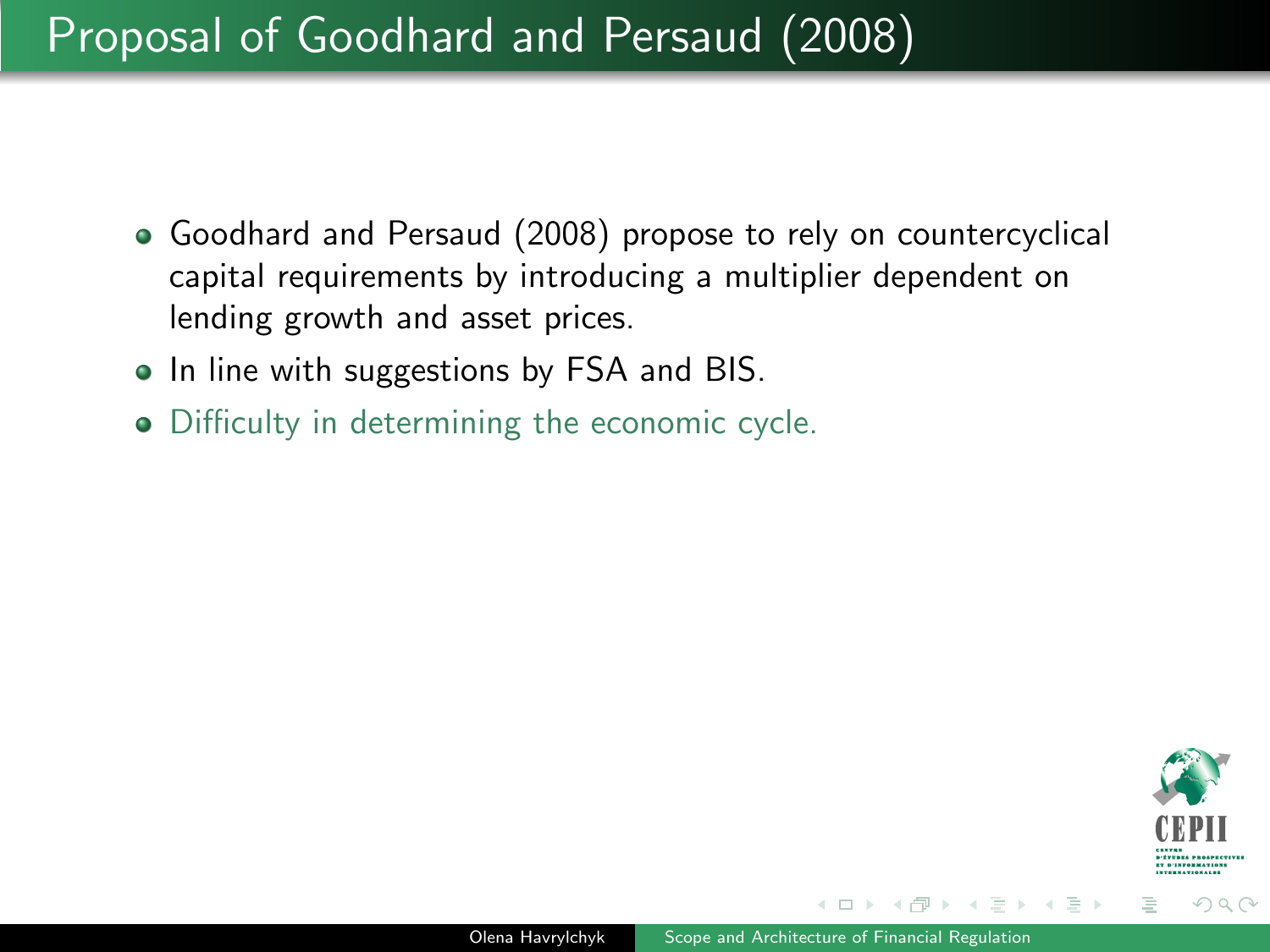- Goodhard and Persaud (2008) propose to rely on countercyclical capital requirements by introducing a multiplier dependent on lending growth and asset prices.
- In line with suggestions by FSA and BIS.
- Difficulty in determining the economic cycle.
- Potential candidates for multiplier determinant :

 $\triangleright$  Goodhart and Persaud (2009) : Lending growth, asset prices.

 $\triangleright$  BIS (2009) : Credit spreads, change in credit, credit/GDP and asset prices.

 $\triangleright$  Repullo, Saurina and Trucharte (2009) : GDP growth, credit growth, stock market. Plus autoregressive process for capital requirements or through-the-cycle internal ratings.



 $\Omega$ 

桐 トラ ミュ エト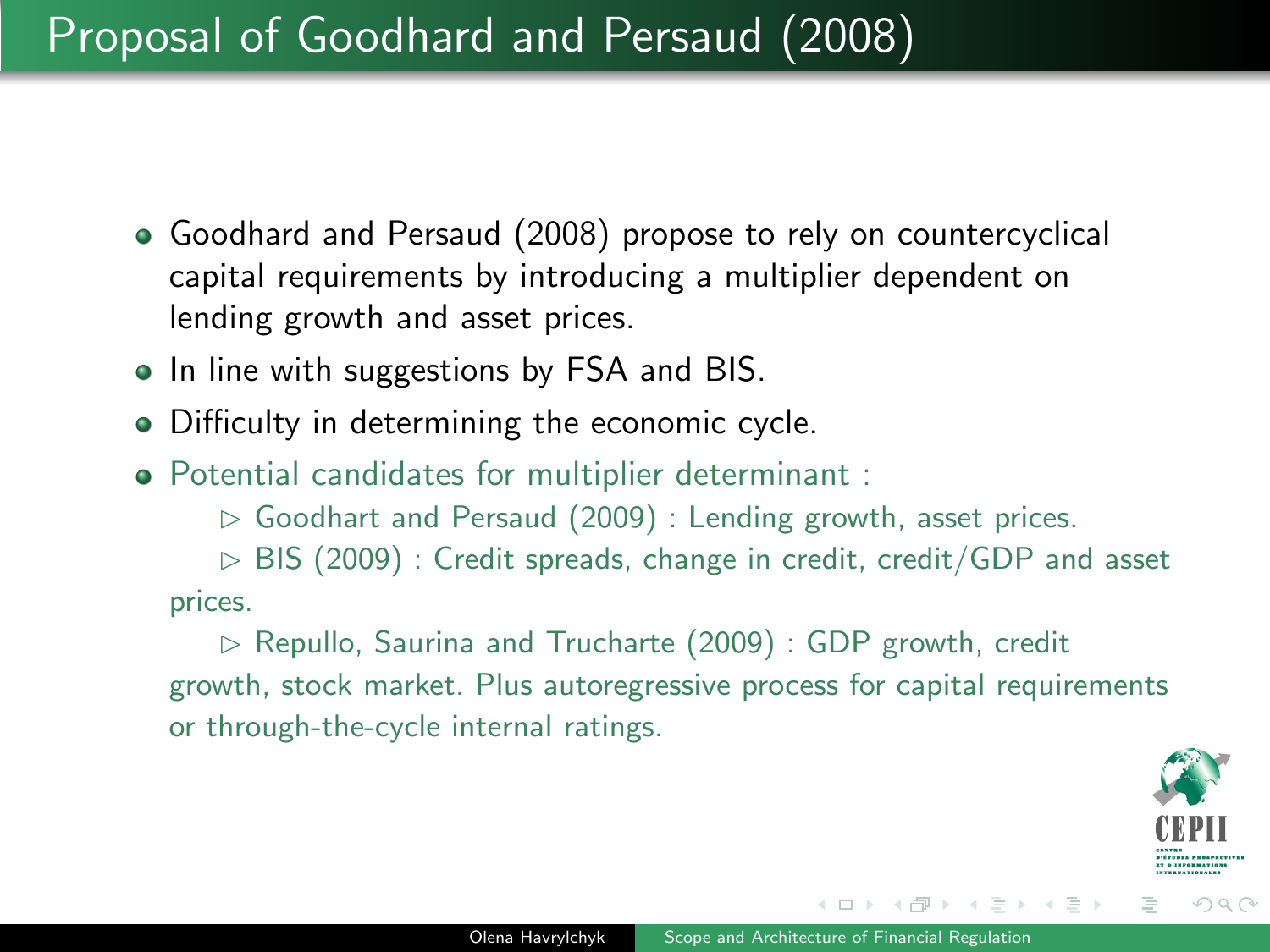# BIS analysis (2009)

Write-offs vs. credit growth



Olena Havrylchyk [Scope and Architecture of Financial Regulation](#page-0-0)

 $299$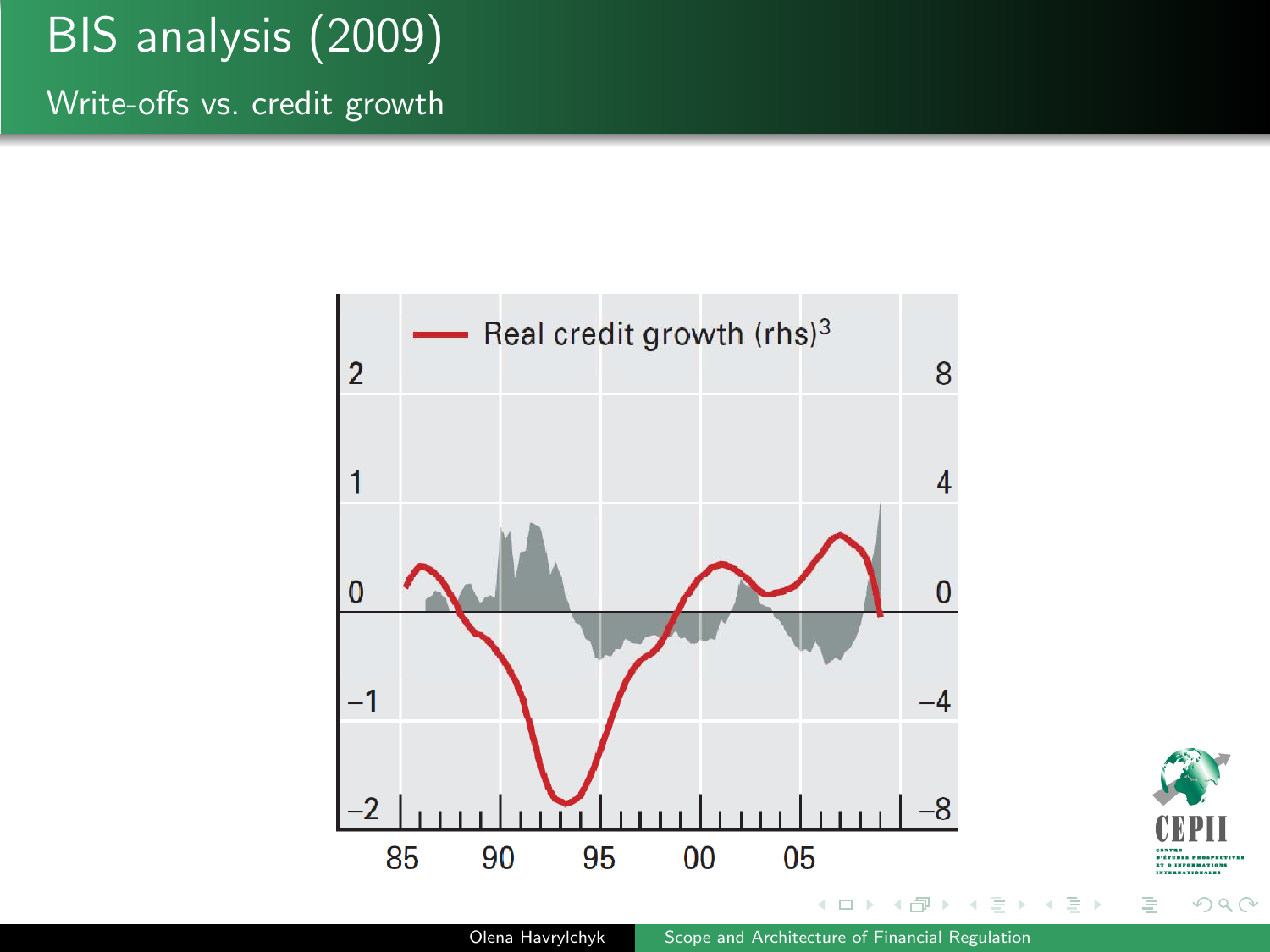Root mean square deviations from the benchmark capital requirement, computed by applying HP filter to actual capital.

|                                 | <b>RMSD</b> |
|---------------------------------|-------------|
| TTC ratings                     | 045         |
| GDP growth multiplier           | 0.36        |
| Credit growth multiplier        | 0.60        |
| Stock market returns multiplier | 0.75        |
| Autoregressive adjustment       | 0.48        |



ミメイヨメ

 $\Box$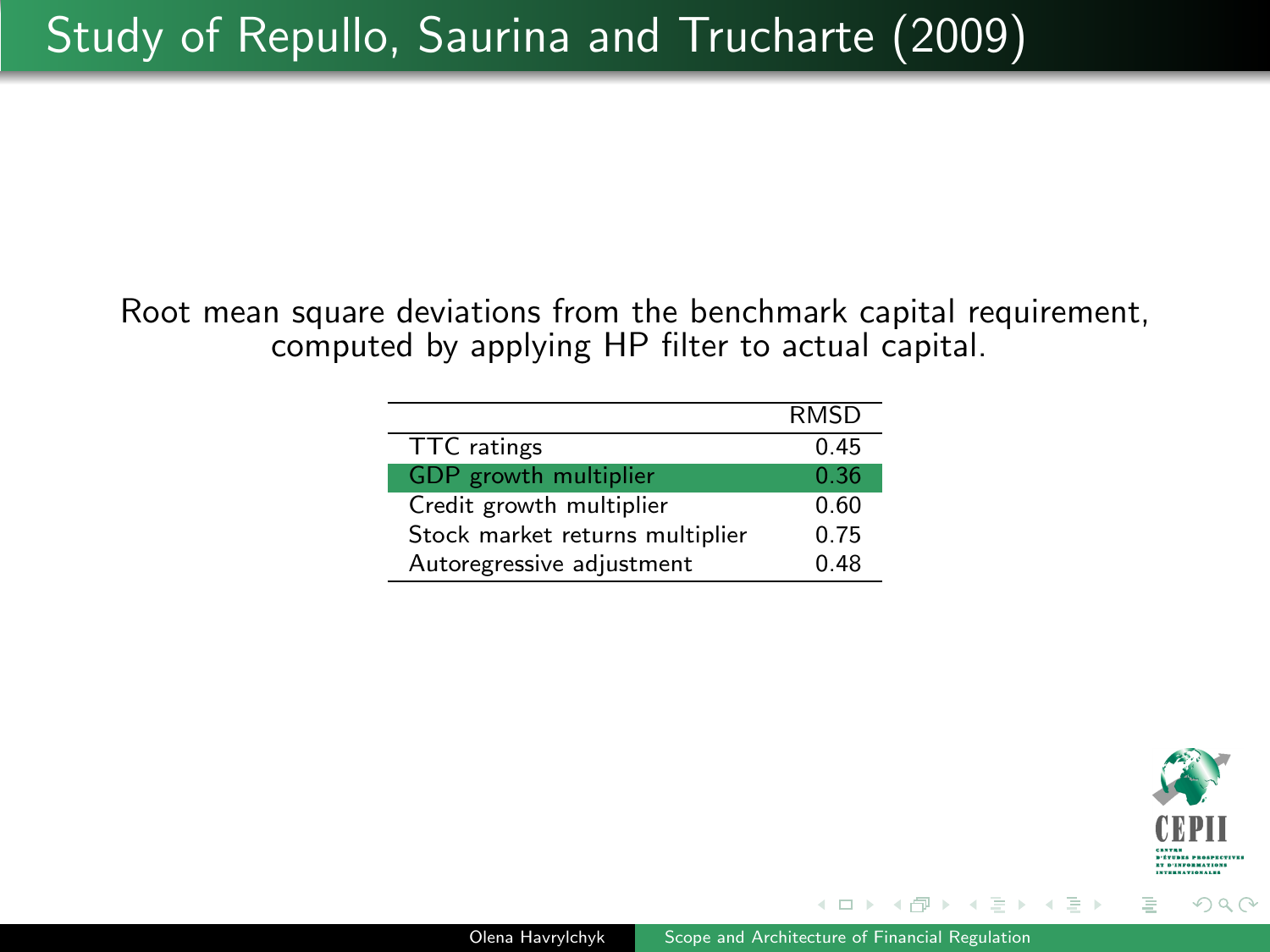#### To conclude on countercyclical capital requirements

Consensus about the use of countercyclical buffers.

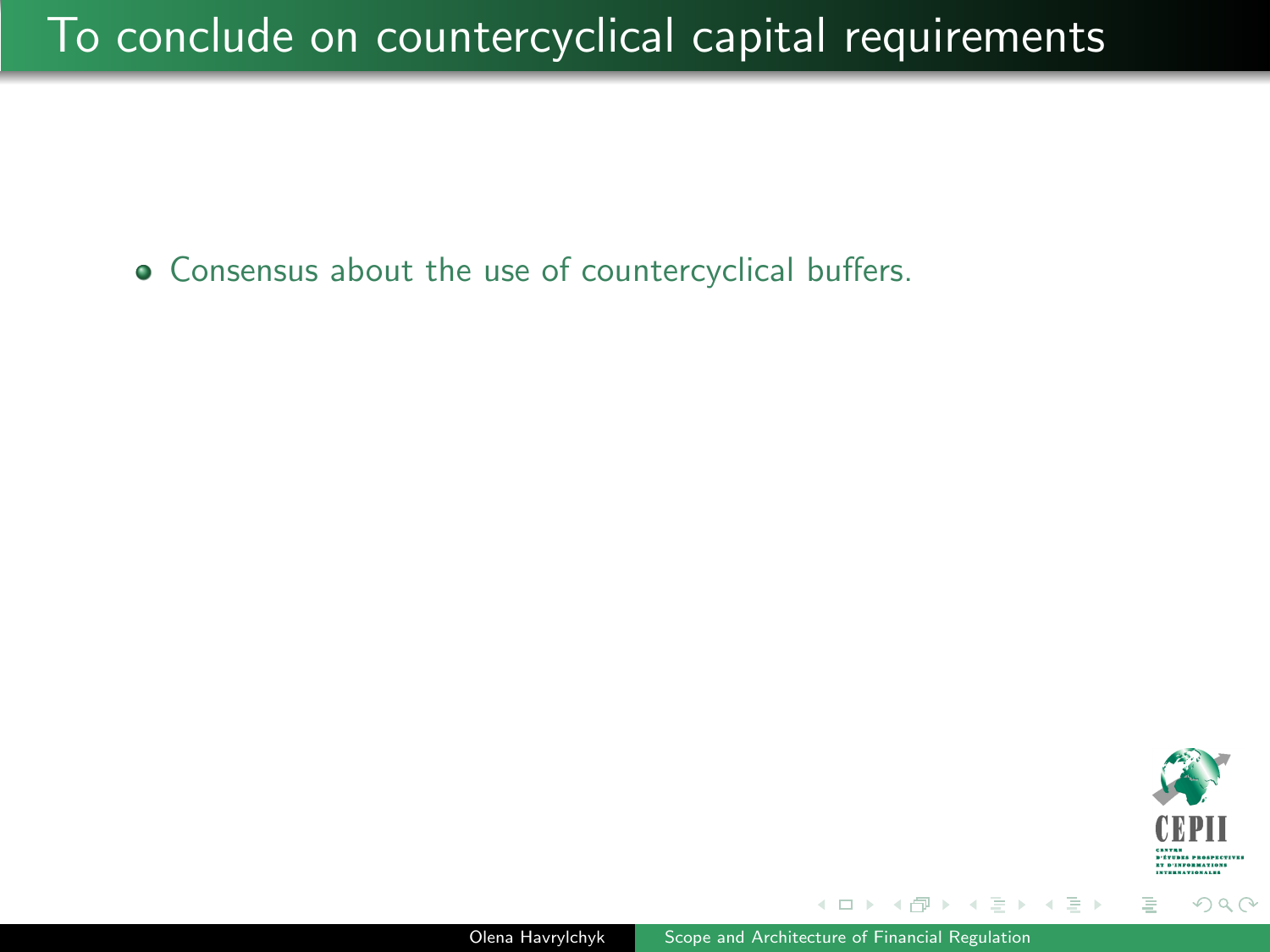- Consensus about the use of countercyclical buffers.
- Difficulty in implementing due to the choice of multiplier, which might change from one period to another, and from one region to another.

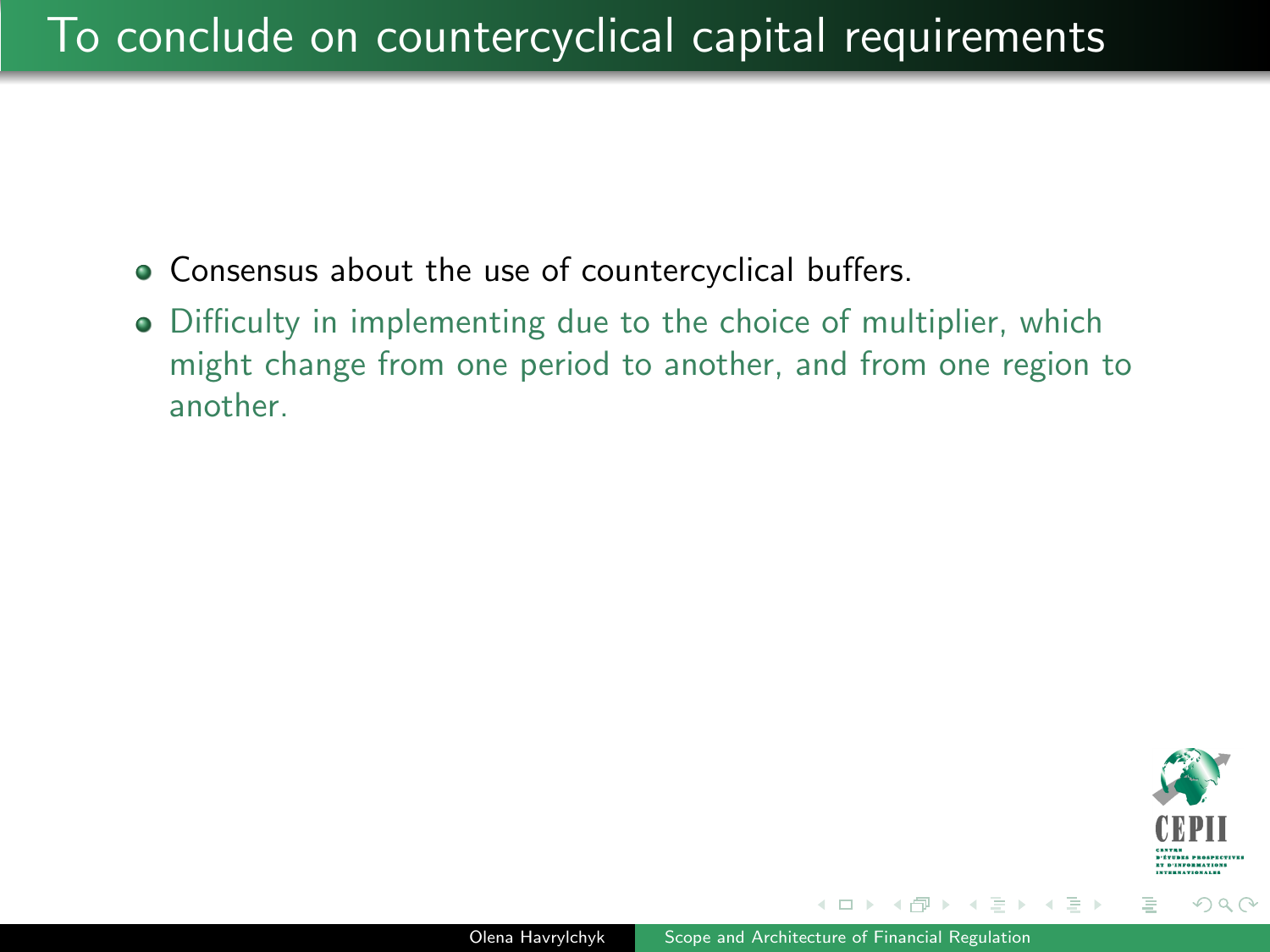- Consensus about the use of countercyclical buffers.
- Difficulty in implementing due to the choice of multiplier, which might change from one period to another, and from one region to another.
- Rule base approach vs. discretion of supervisors (similar to monetary policy). Supervisors can also be procyclical, not only market participants.

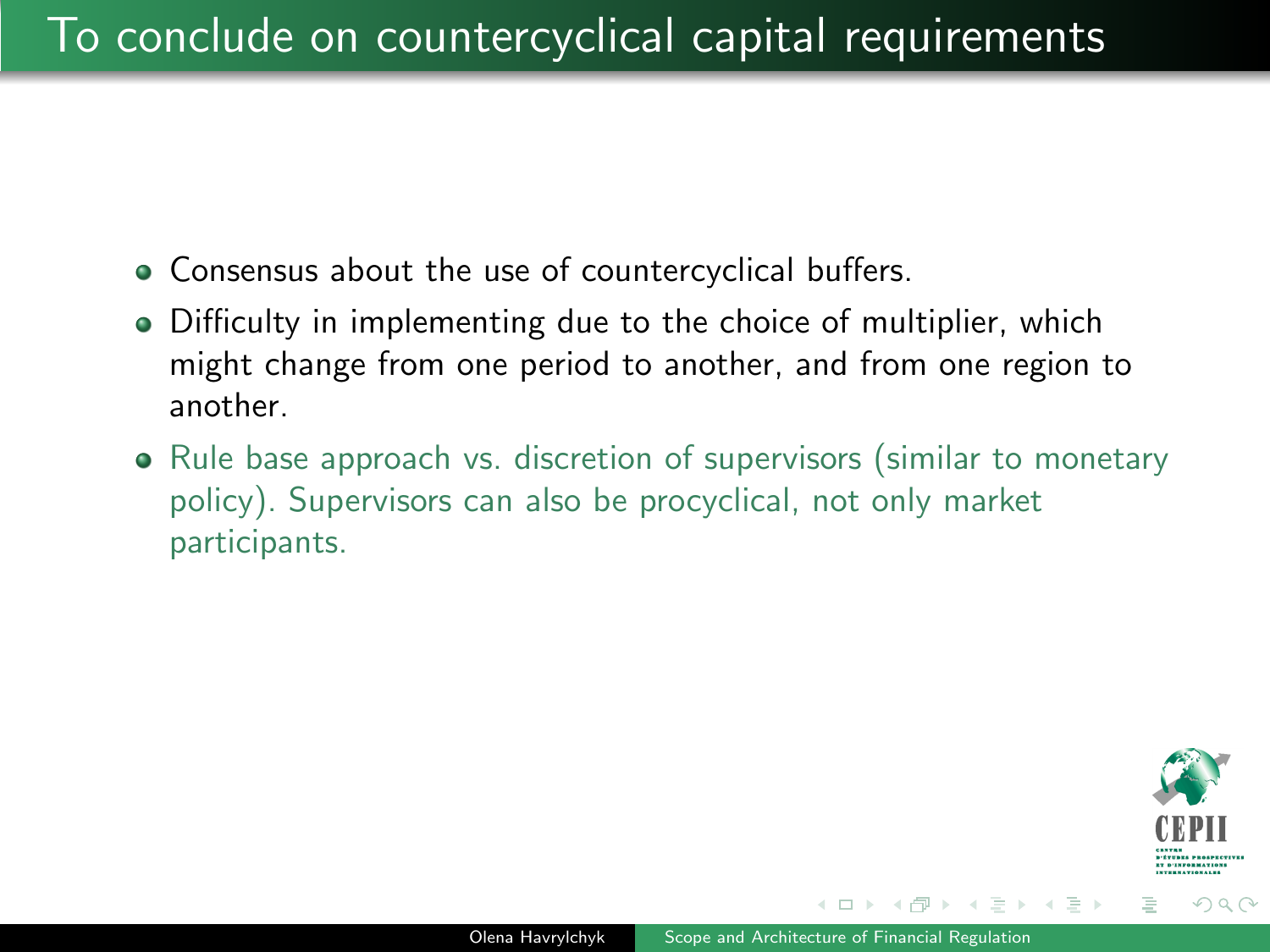- Consensus about the use of countercyclical buffers.
- Difficulty in implementing due to the choice of multiplier, which might change from one period to another, and from one region to another.
- Rule base approach vs. discretion of supervisors (similar to monetary policy). Supervisors can also be procyclical, not only market participants.
- Local vs global approach ? Spanish banks already use neutral loan loss provisions, which did not stop their growth but allowed them to build buffers to weather the current crisis.

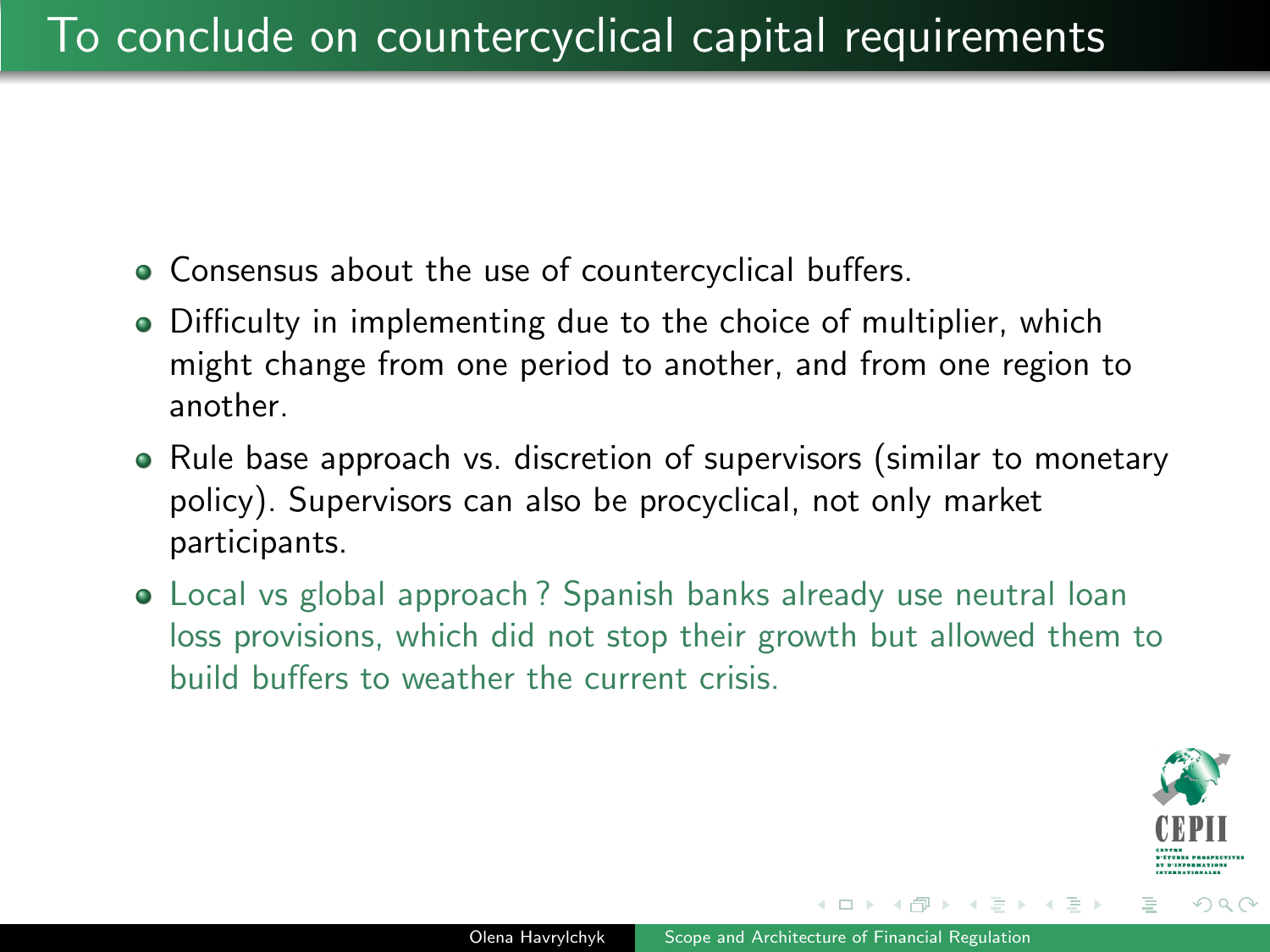$\triangleright$  Model based value accounting is similar in spirit to risk based capital requirements.

 $\triangleright$  Why not introduce countercyclical buffers for assets valued at market prices ?



 $\rightarrow \equiv +$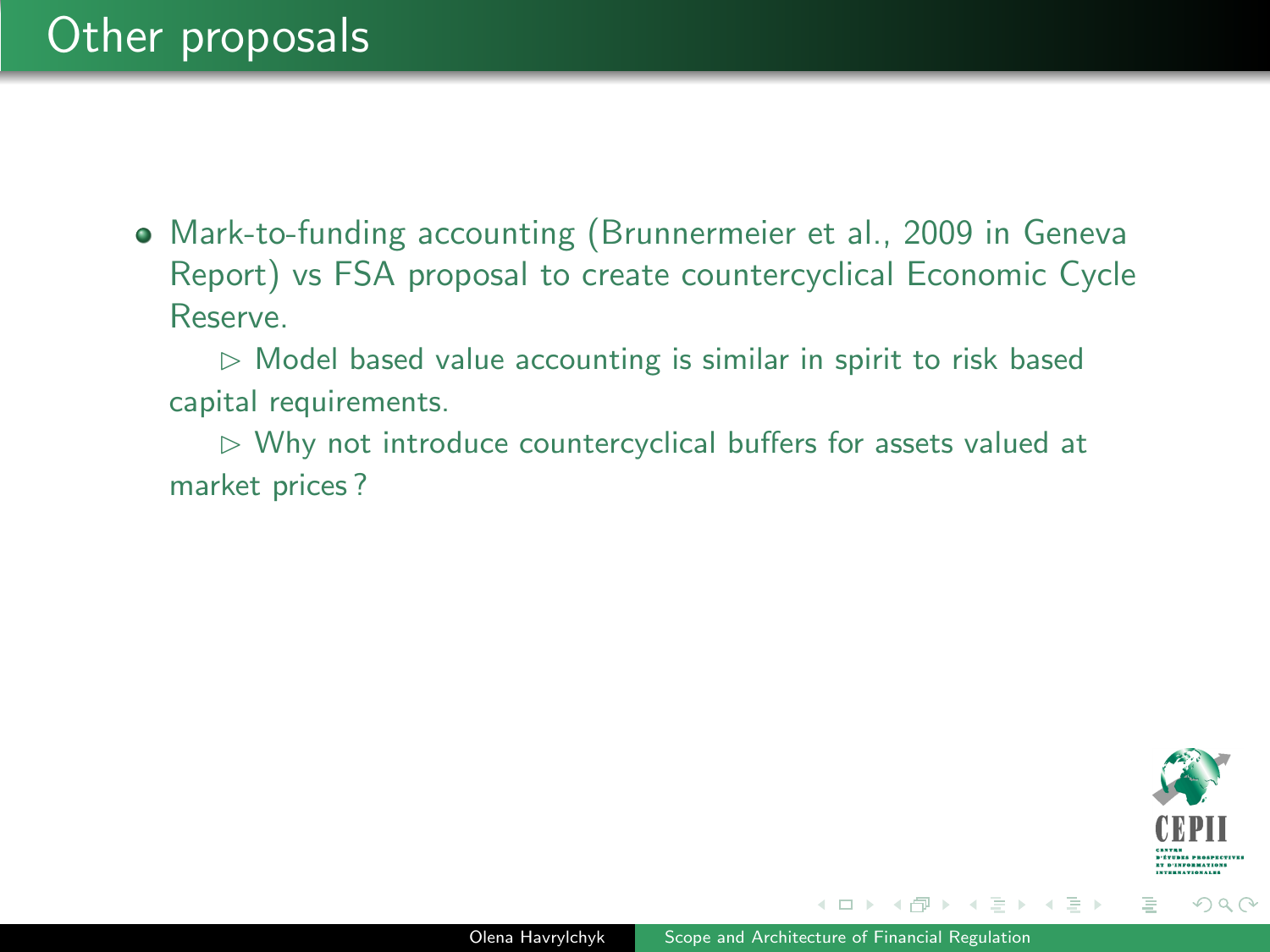$\triangleright$  Model based value accounting is similar in spirit to risk based capital requirements.

 $\triangleright$  Why not introduce countercyclical buffers for assets valued at market prices ?

**•** Remuneration schemes.

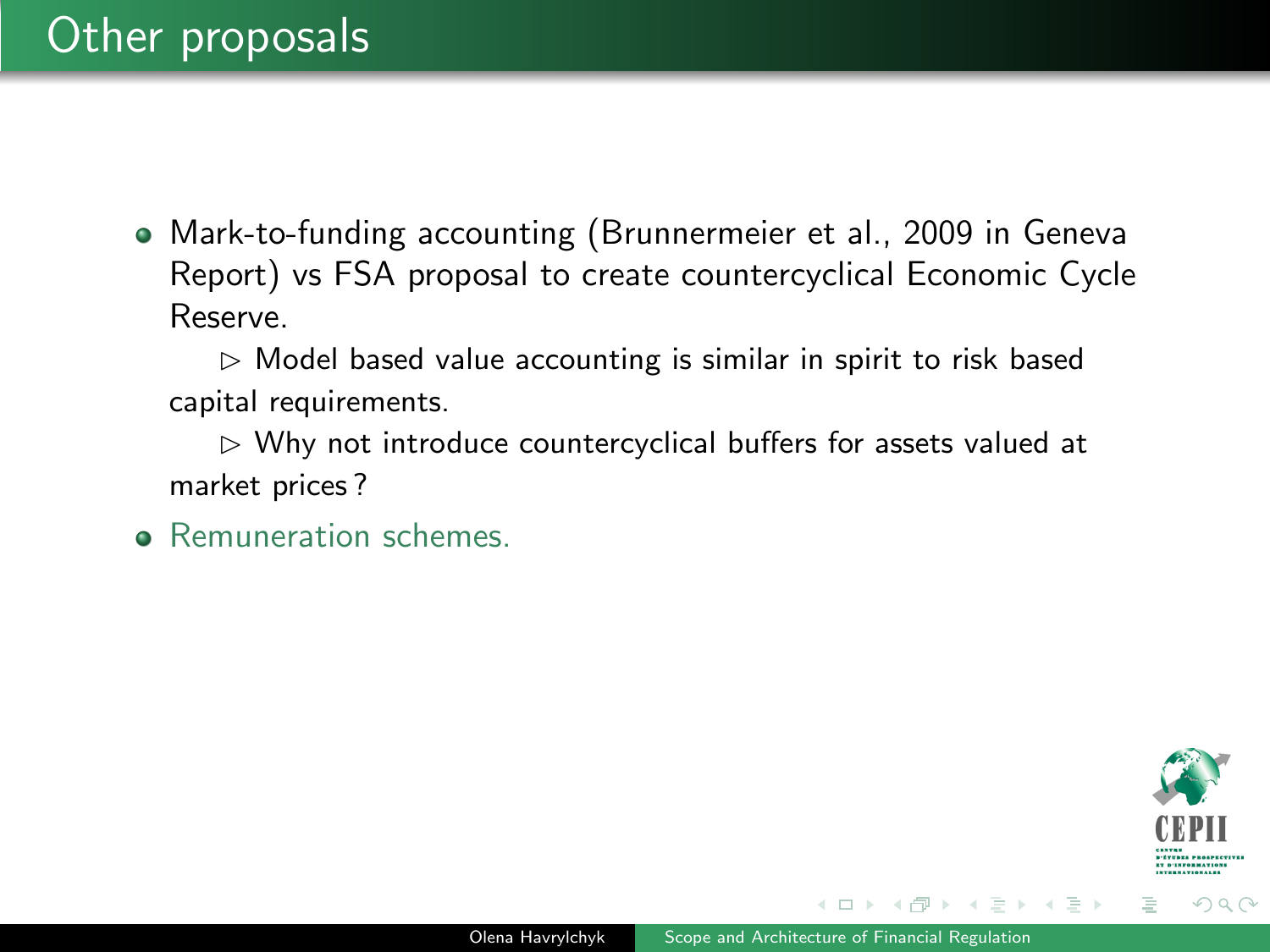$\triangleright$  Model based value accounting is similar in spirit to risk based capital requirements.

 $\triangleright$  Why not introduce countercyclical buffers for assets valued at market prices ?

- **Remuneration schemes.**
- Systemic institutions : Living wills proposed by Gordon Brown (inspired by shelf bankruptcy plan of Rajan).

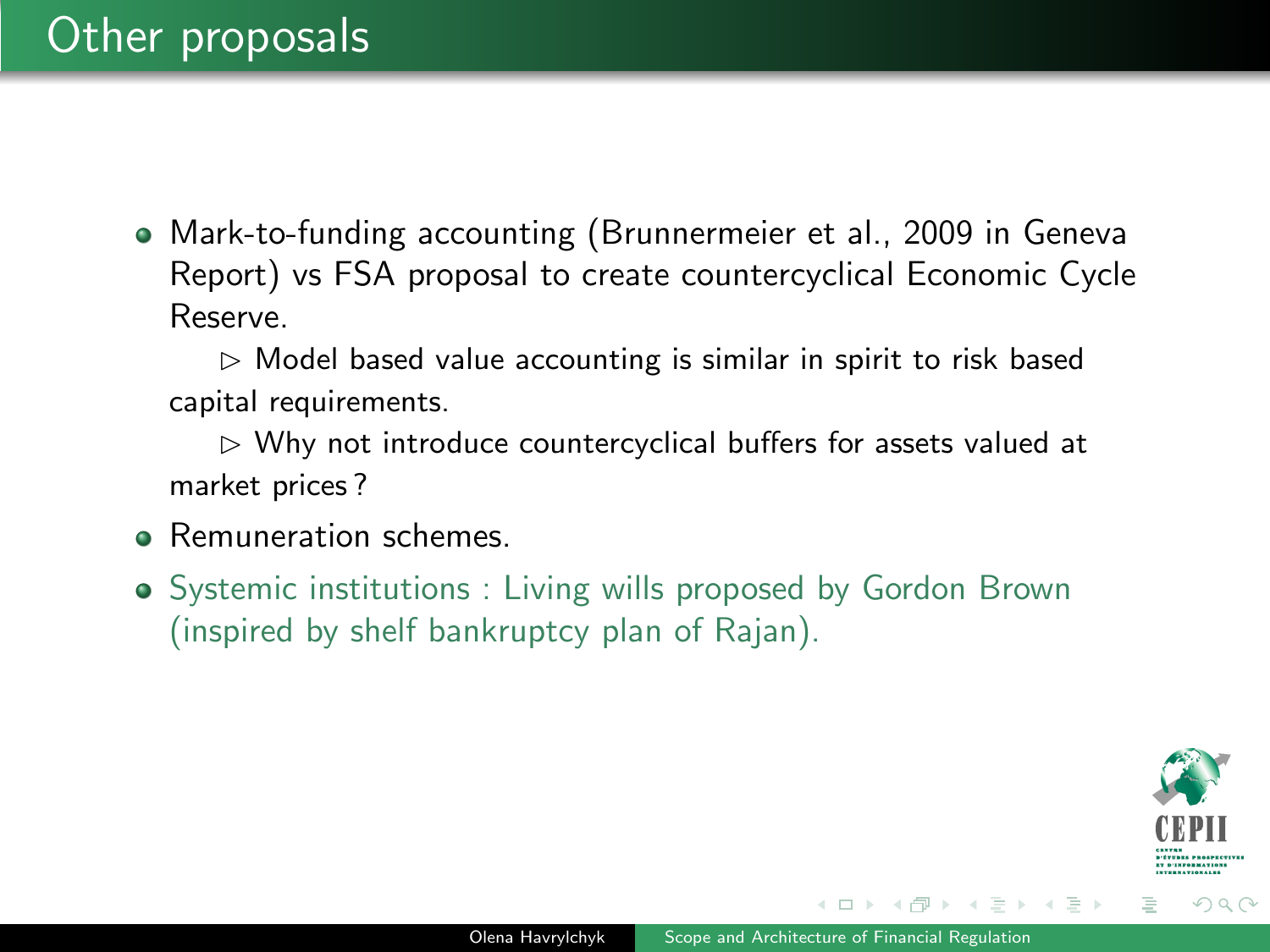$\triangleright$  Model based value accounting is similar in spirit to risk based capital requirements.

 $\triangleright$  Why not introduce countercyclical buffers for assets valued at market prices ?

- Remuneration schemes.
- Systemic institutions : Living wills proposed by Gordon Brown (inspired by shelf bankruptcy plan of Rajan).
- Contingent capital and capital insurance (Kashyap, Rajan and Stein, 2008).



 $\Omega$ 

桐 トラ ミュ エト